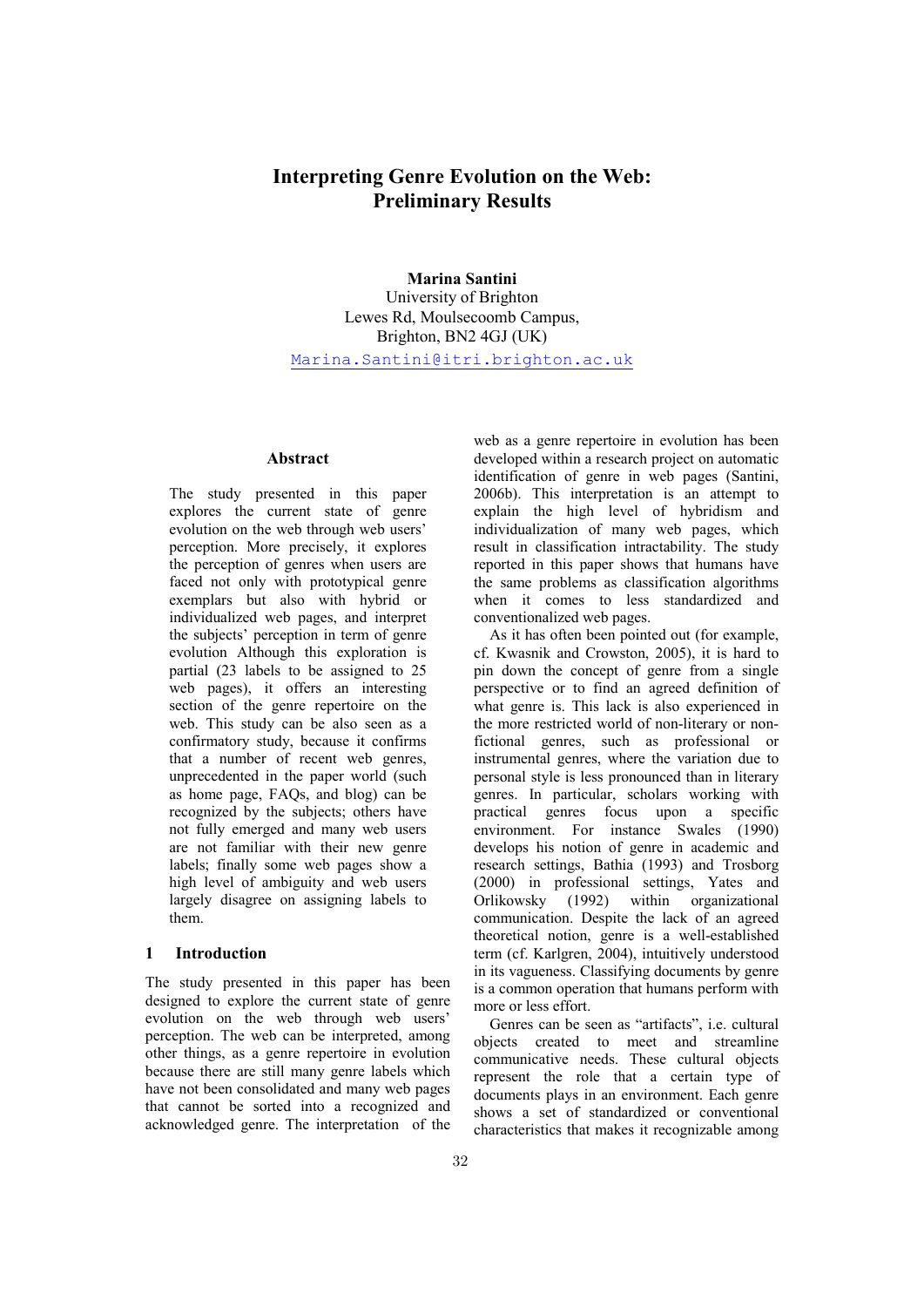others, and this kind of identity raises specific expectations in the recipients, despite the fuzziness of genre labels (cf. Santini, 2005). Being cultural objects, showing common conventions and raising similar expectations are unifying traits. Together with these, there is a number of separating traits, such as hybridism, individualization, and evolution. In fact, genres are not mutually exclusive and different genres can be merged in a single document, generating hybrid forms. Genres are based on conventions, but allow a certain freedom of variation and consequently can be individualized.

Being artifacts, sharing conventions and expectations, showing hybridism and individualization, and undergoing evolution are important traits characterizing all sorts of genres. More precisely, genres can be defined as cultural artifacts, i.e. objects linked to a culture, a society or a community, bearing standardized features (conventions) but leaving space for creativity (individualization). On the one hand, standardized and recurrent features induce predictable expectations in the receivers. On the other hand, the freedom allowed by creativity allow genres to change, evolve, and be created to meet new needs (genre evolution), especially under the impulse of a new communication medium. While the change is still ongoing, i.e. before a modified genre is redefined, or a new genre is identified with a new name, documents show mixed forms and functions (genre hybridism).

This view of genre is flexible enough to encompass not only paper genres (both literary and practical genres), but also digital genres and, more specifically, web genres, such as the personal home page. The personal home page has no evident antecedent in the paper world (cf. Dillon and Gushrowski, 2000). It sprang up on the web as a new cultural object servicing the community of web users. When browsing a personal home page, web users expect a blend of standardized information (self-narration, personal interests, contact details, and often pictures related to one's life) and personal touch.

Another important thing to notice is that before genre conventions become fully standardized, genres do not have an official name. A genre name becomes acknowledged when the genre itself has a role and a communicative function in a community or society (Görlach, 2004: 9). Before this acknowledgement, a genre shows hybrid or individualized forms, and undefined functions.

For example, before 1998 web logs (or blogs) were already present on the Web, but they were not identified as a genre. They were just "web pages", with similar characteristics and functions. In 1999, suddenly a community sprang up using this new genre (Blood, 2000). Only at this point, the genre label "web log" or "blog" started spreading and being recognized.

Genre hybridism and individualization are evident on the web, and play an important role in the change and the creation of new genres. In fact, web pages – which can be considered as a new kind of document, much more unpredictable and customized than paper documents (Santini, 2006a) – are often hybrid because of intra-genre and inter-genre variations. They are also highly individualized because of the creative freedom provided by HTML or XML tags (the building blocks of web pages) or programming languages such as Javascript. On the web, new genres are constantly added (blogs, clogs, eshops, wikis, etc.) and traditional genres are adapted or updated in order to include more or different functionalities (online front pages, ezines, net ads, etc.). Genres such as emails, newsletters, search pages, eshops, etc. were a futuristic prophecy only 10 or 15 years ago, while today they belong to the normal life of a web user. Presumably, other genres will soon be added to meet new communicative needs brought about by new technologies.

As any other evolutions, also genre evolution proceeds along the axis of time. It is a diachronic process. There must be a 'before' and an 'after'. What often hallmarks a 'before' and an 'after' is the introduction of a new communication medium within a culture, a society, a community. The added value of studying genres on the web (a new medium) is represented by the possibility of following the development of genres and genres repertoires live, i.e. while it is taking place, and not a posteriori. That is, on the web we can capture synchronically a diachronic process. From a synchronic point of view, the genre repertoire is a continuum, where there are three forces interacting: what we bring from the past (reproduced genres), what is new or adapted to the new environment (novel genres and adapted genres), what is going to emerge and is not fully formed yet (emerging genres).

This view of genre evolution complements previous studies on the same subject (cf. Crowston and Williams, 1997; Shepherd and Watters, 1998; Kwasnik and Crowston, 2005). The main contribution of the synchronic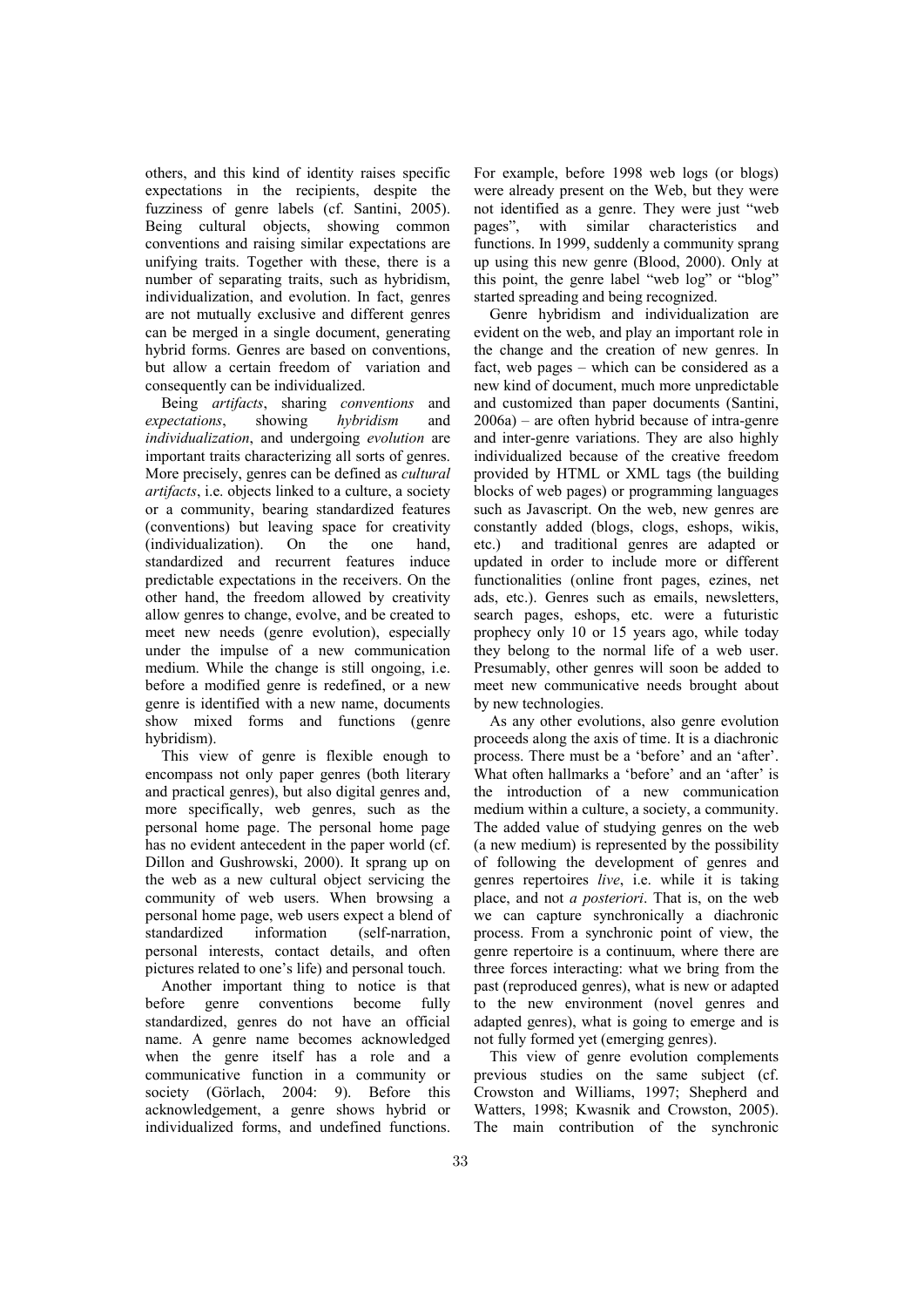continuum is that an additional force has been acknowledged to take part in the evolution process, i.e. emerging genres. Emerging genres are those that are not fully standardized, that are still in formation and for which a genre label has not been created or have a label which is still opaque to the majority of users. Currently many web pages are in this phase of evolution, showing a high level of hybridism or individualization. We suggest that the subjects' perception of these web pages can be interpreted in term of genre evolution.

The study reported in this paper provides a snapshot of the current state of the genre repertoire of web pages seen through the perception of web users. Although this view is partial (23 labels to be assigned to 25 web pages), it offers an interesting section of the genre repertoire on the web. This study can be also seen as a confirmatory study, because it confirms that a number of recent web genres, unprecedented in the paper world (such as home page, FAQs, blog) can be recognized by the subjects; others have not fully emerged and many web users are not familiar with their new genre labels; finally some web pages show a high level of ambiguity and web users largerly disagree on assigning labels to them.

The article is organized as follows: Section 2 presents a short overview of previous work; Section 3 describes the web study and presents preliminary results; in Section 4 some conclusions are drawn.

### 2 Previous Work

No studies have been carried out so far on users' perception of a genre repertoire in transition.

Crowston and Williams (1997) were the first who reported on the genre repertoire on the web. They identified 48 reproduced and emergent genres in a sample of about 1,000 web pages.

A few user studies were carried out with the more pragmatic approach of exploring the usefulness of genre to improve web searches and defining a genre palette appropriate for this purpose. The most comprehensive study related to genre effectiveness for web searching is recent. Rosso (2005) carried out a series of four linked experiments, all based on human subjects. Quite surprisingly, the conclusion drawn by the author was that genre-annotated search results produced no significant improvement in participants' ability to make more consistent or faster assessment on the relevance of search results (Rosso, 2005: 133-179). In fact, only 17 of 32 participants reported noticing the genre label (Rosso, 2005: 176). Most probably, as pointed out by the author, this outcome was influenced by the difficulty and complexity of the task, together with the limitations of the setting (Rosso, 2005: 170-172).

Rosso's attempt to assess the relevance of search results including genre labels was almost unique. All other studies with web users, in contrast, did not provide any assessment of how well genres improved a web search. These studies are more like surveys on users' preferences in terms of useful non-topical categories that can help restrict web searches.

Along this line, Meyer zu Eissen and Stein (2004) built a genre palette for the web using two criteria: usability and feasibility. Their user study was based on a questionnaire where they asked about search engine use, usefulness of genre classification, and usefulness of genre classes. Interestingly, the authors note that one of the inherent problems of genre classification is that "even humans are not able to consistently specify the genre of a given page" because web pages have different functions, i.e. they might be hybrid forms, as in the case of product information sites that are combined with a shopping interface.

Roussinov et al. (2001) carried out a exploratory study of web users in order to identify what genres they most/least frequently come in contact with, and what genres most/least address their information needs. In their study, carried out in 2000, 116 different genres were identified, but not all web pages could be classified.

Karlgren (2000: 99 ff.), a pioneer in building a genre palette, tried to collect genres that were both consistent with what users expect as well as conveniently computable. He sent around a questionnaire where the core question was: "What genres do you feel you find on the WWW?". He ended up with a palette of 11 genres. One frequent comment by the respondents was that the genres in the palette were not mutually exclusive, in other words they showed some level of hybridism.

 Very informative in many respects, these studies have in common the practical aim of improving web searches. This might explain why they overlook difficult issues such as the hybridism or the individualization of many web pages, which are nonetheless perceived by the subjects. The authors must necessarily focus on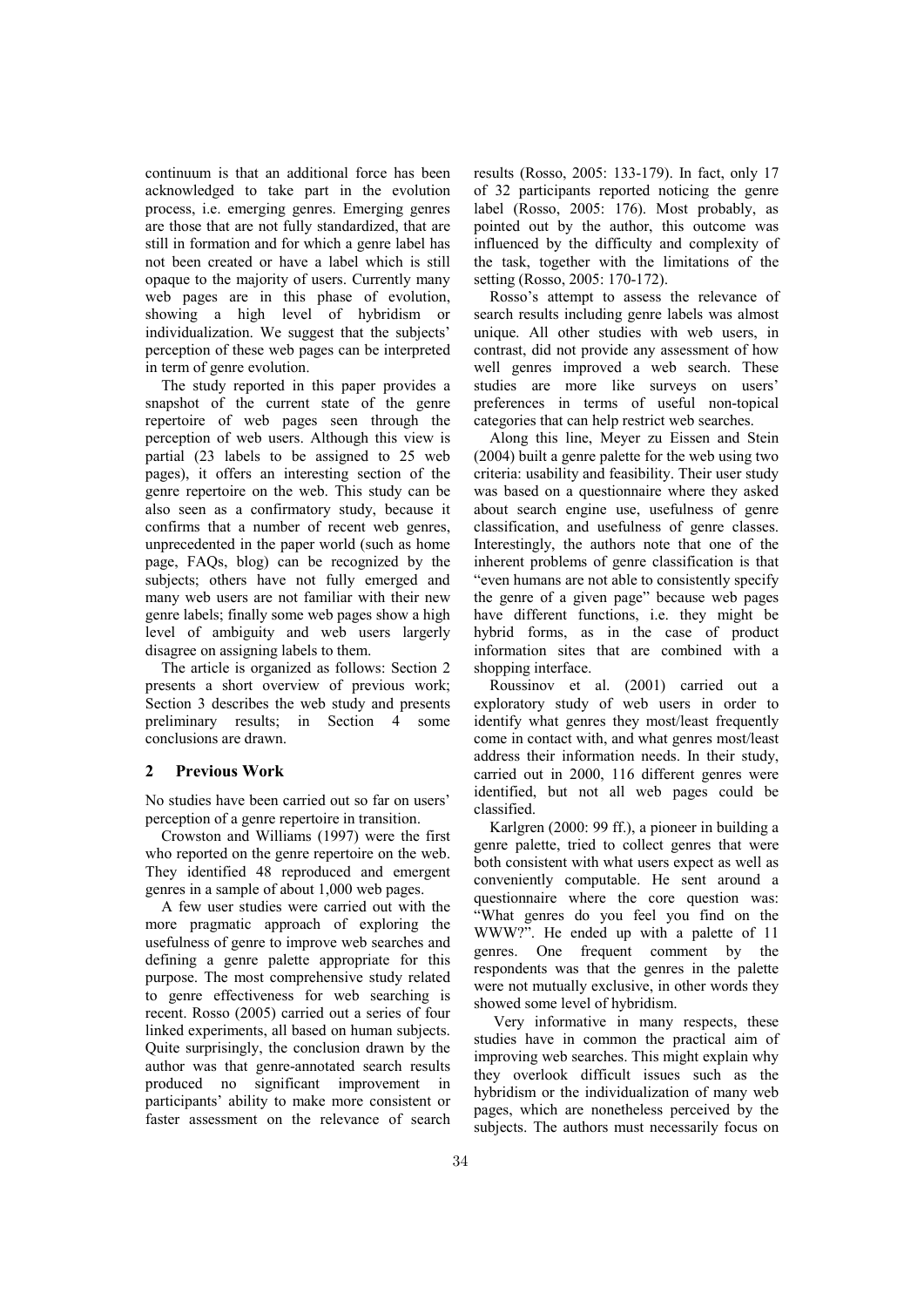unambiguous exemplars, showing clear-cut conventions and expectations.

The present study, on the other hand, explores the perception of genres when users are faced not only with prototypical genre exemplars but also with hybrid or individualized web pages, and interpret the subjects' perception in term of genre evolution.

# 3 Web Study

The study described in this section was webbased. It was uploaded on to one of the servers at University of Brighton at the end of February 2005, and kept online for one month.

The study is based on participants who volunteered within the University of Brighton (UK), University of Sussex (UK), Dalhousie University (Canada), Syracuse University (USA), plus other academics (interested in genre-related issues) in other universities and research institutes in Europe. Potential participants were sent an email containing the URL of the study on the web.

### 3.1 Population and Sample: Academic Environment

Genre recognition and acknowledgement is based on elements like education, culture, community, and society. The academic population on which the study is built upon has three elements in common:

- it is a medium-high educated population (from administrative people to students and professors);
- it is very used to computer-meditated communication;
- it is familiar with the Web.

#### 3.2 Web Pages and Web Genres

Web pages were chosen by the author of this paper from the live Web and from the SPIRIT collection of web pages (Joho and Sanderson, 2004). Three typologies of web genres and web pages were hypothesized for the selection and for the study (the web pages included in the study are available, together with their URLs, at http://www.nltg.brighton.ac.uk/home/Marina.Santini/:

1) Easy web genres:

| <b>.</b> | eshop (web page 01) |  |  |  |  |
|----------|---------------------|--|--|--|--|
|----------|---------------------|--|--|--|--|

- 2. personal home page (web\_page\_02)
- 3. front page (web\_page\_04)<br>4. search page (web page 05
- 4. search page (web\_page\_05)<br>5 corporate home page (web
- 6. FAQs (web\_page\_12, the word "FAQs"
- was deleted from the heading)
- 7. splash screen (web\_page\_24)<br>8. net ad (web page 2) net ad (web page 2)
- 

#### 2) Ambiguous web genres:

- 9. email (web\_page\_03, because of the format and the granularity: email vs. mailing list)
- 10. sitemap (web page 06, the words "sitemap" and "hotlist" were deleted from the heading)
- 11. hotlist (web\_page\_15,the word "hotlist" was deleted from the heading),
- 12. academic personal home page (web\_page\_08)
- 13. about page (web\_page\_10)
- 14. organizational home page
- $(web\ page\ 14)$
- 15. blog (web\_page\_07)
- 16. clog (web\_page\_16,blog and clog could be swapped in their interpretation)
- 17. search by multiple fields (web\_page\_17) 18. online form (web page 10, online
- forms and search by multiple field can appear very similar)
- 19. newsletter (web\_page\_19, which was presented  $\frac{1}{\sqrt{2}}$
- 20. howto page (web\_page\_20)<br>21. online tutorial (web pag
- online tutorial (web<sup>page 22, online</sup> tutorial is a super-genre of howto pages)

#### 3) Difficult web pages:

- 22. ezine cover (web\_page\_13)<br>23. "Adirondack Orienteering
- "Adirondack Orienteering Klub" (web page 18, the author could not find a genre for it)
- 24. CitiDex (web\_page\_21, the author could not find a genre for it)
- 25. Collimating Lens Holder (web page 23, the author could not find a genre for  $i + 1$

The expectation was that easy web genres would collect the highest rate of agreement, ambiguous web genres would receive a lower agreement rate, while difficult web pages were expected to be the most controversial in users' perception.

The term "genre" was never mentioned in the whole study in order not to influence or confuse the participants. The goal of the study was not declared either because the idea was to ask for a genre classification of web pages implicitly and study the reactions. Participants were simply told to assign "labels" to web page "types".

### 3.3 Participants' Task and Sample Size

The task of participants was straightforward. They had to go through 25 screenshots of web pages and assign one of the 23 labels to each of them.

The total number of users who started the experiment was 198. 135 participants went

corporate home page (web\_page\_11)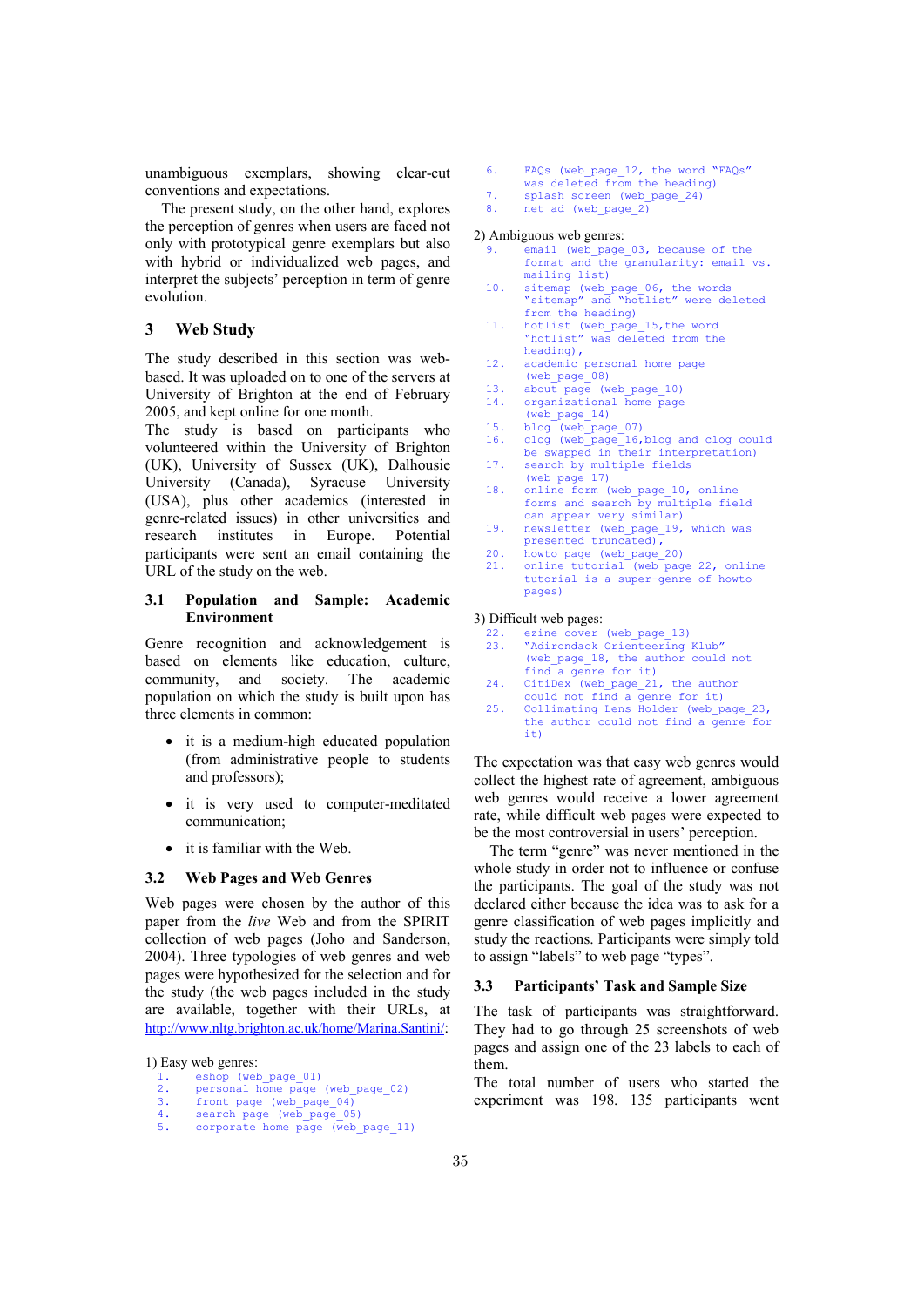through the whole study and provided valid responses for the experiment.

### 3.4 Results

Currently, there is no standard test largely agreed upon that can be used for experiments where subjects can make choices from a large number of categories (23 labels) for a large number of objects (25 web pages). In the following paragraphs some views and interpretations of the data are presented, namely raw counts and percentages, Fisher's exact test, and adjusted residuals.

Raw Counts and Percentages. A view on the data is offered in Table 2, which shows the number of subjects assigning a particular label to a particular web page and the percentage of the most voted label. For example, the label eshop  $(8<sup>th</sup> row)$  was assigned to WP1<sup>1</sup> (first column) by 119 subjects (highlighted cell), which corresponds to 88.15% (bottom row). Four subjects thought that WP1 was a *corporate home* pages (around 2.9%), seven selected net ad (around 5%), one subject chose front page (around 0.7%), one hotlist, one did not know, two added a new label for it (around 1.4%).

Three ranges of agreement can be identified out of this table. The top range includes web pages with a percentage of agreement above 80%; the middle range groups web pages with an agreement between 79% and 50%; finally the bottom range contains web pages with an agreement between 49 % and 20%. Table 1 lists the web pages by percentage of agreement.

From these ranges a first conclusion can be drawn. According to the ranges shown in Table 1, participants show the highest agreement on what we selected as "easy web genres", except in three cases: front pages, net ad and splash screen, which seem among the least agreed upon (see bottom range). The middle range includes most of the ambiguous web genres together with ezine, which was deemed to be difficult by the author. The bottom range includes the rest of the ambiguous genres, together with other difficult web pages and three web pages from the top range, webpage type 04 (front page), webpage type 24 (splash screen) and webpage type 25 (net ad).

We have now a first picture of users' perception of some web pages in relation to some web genre labels. The hypothesized genre recognition pattern was mostly confirmed in the top range, but slightly reshuffled in the middle and bottom ranges. Figure 1 shows the charted percentages.

Fisher's Exact Test. The percentages at the bottom row in Table 2 can be interpreted in terms of conditional distribution on the most voted label (response variable) per web page type (explanatory variable). In other words, they refer to the sample distribution of most voted labels, conditional to the web page type. In terms of association, this means that the distribution of the response variable (the label) changes with the value of the explanatory variable (the web page type) if the two variables are related. Table 2 suggests the existence of an association or correlation between the label and the web page to which this label was assigned. But as Table 2 refers to the sample rather than the population, it provides evidence but not the final answer to whether labels and web page types are associated in the way suggested by the percentages. In order to see if it is plausible that labels and web page types are associated in the population, Fisher's exact test can be calculated. The value returned for this test by SPSS is 9292.275, which is large enough to reject the hypothesis that labels and web page are independent<sup>2</sup>. This statistically significant association shows that the web pages chosen by the author to represent some web genres mostly map the subjects' perception of these web pages. It also shows that many genre labels are acknowledged by the users and are consistently associated to web pages.

Adjusted Residuals: A test statistic, such as Fisher's exact test, and statistical significance summarize the strength of evidence against the null hypothesis of independence, but does not indicate how many and which cells deviate greatly from this hypothesis. Residuals, i.e. the differences between expected and observed cell frequencies can help in this task. In particular, adjusted residuals can indicate if the cell counts are significantly different from what independence predicts. A large adjusted residual provides evidence against independence of a cell. As Table 3 mostly maps Table 2, a significant association between genre labels and web page types on the cells containing the most voted labels is then confirmed.

<u>.</u>

<sup>1</sup> WP1, WP2, WP3, etc. are short form of webpage  $01$ , webpage  $02$ , webpage  $03$ , etc.

<sup>&</sup>lt;sup>2</sup> The larger the value, the greater the evidence against the null hypothesis of independence.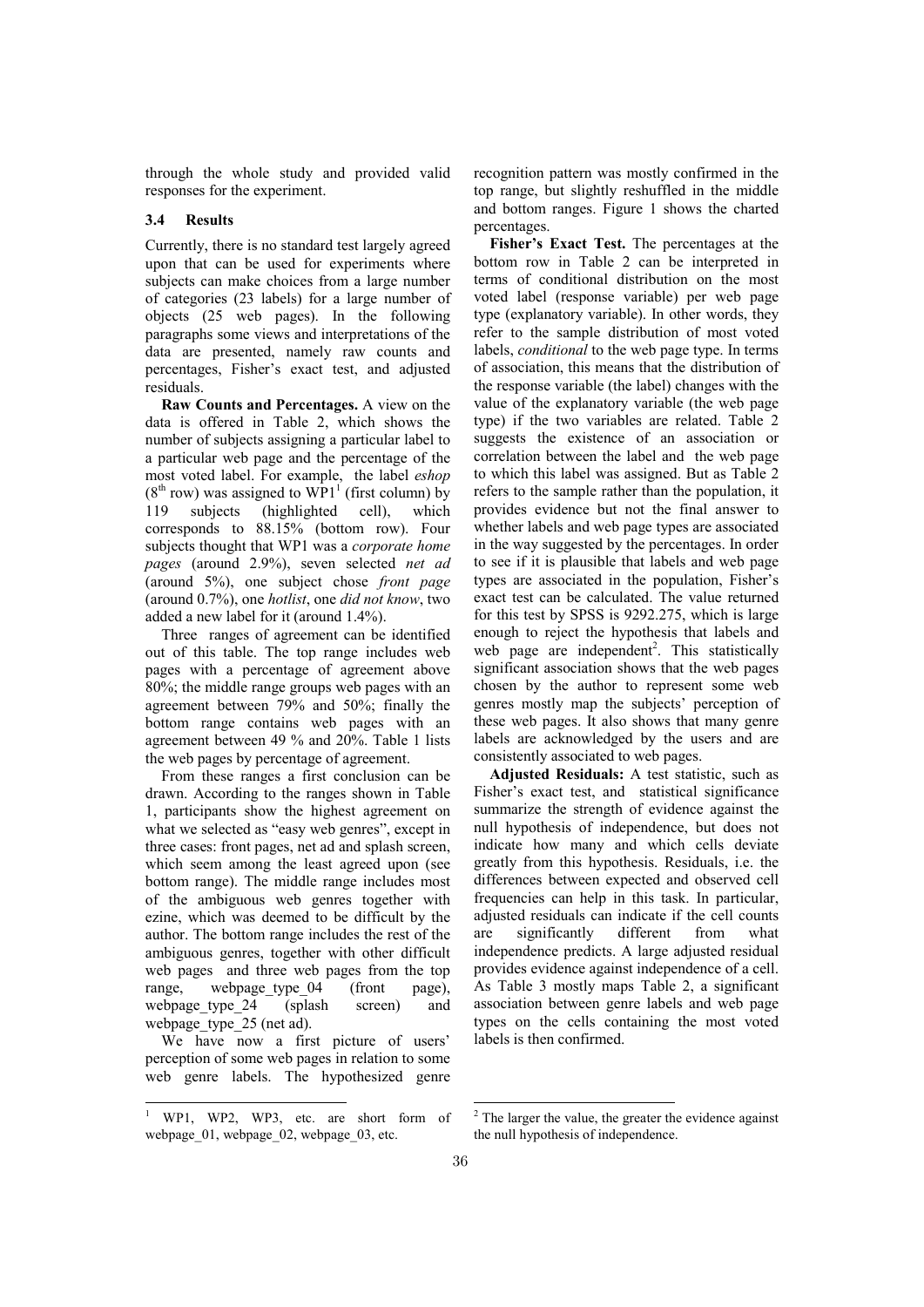### 3.5 Discussion

The original impression that there were different degree of perception of genres of web pages was confirmed by these preliminary results. Also the rough distinction into three levels of genre awareness (easy, ambiguous and difficult) was confirmed. Three ranges of perception came out clearly from percentages, but the distribution of the web pages into these three ranges is slightly different from what was expected.

The general view of the results (Fisher's test) reveals that there is a significant association between the 25 web pages and the 23 labels. The analysis of adjusted residuals support this interpretation.

The agreement among subjects on the label to assign to a particular web pages can be divided into three levels.

At the first level, which can be interpreted as the highest perception of web genres, there are web pages labelled as personal home page (webpage type  $02$ ), eshop (webpage type  $01$ ), corporate home page (webpage\_type\_11), FAQs (webpage\_type\_12), and search pages (webpage\_type\_05). We can define these labels as stable web genres.

At a middle level of perception, there are web genres still emerging. Most of the labels are fairly novel (ezine, clog, blog, about, how to), sometimes not entirely transparent, and some of them are specialized (academic home page, organizational home page, online tutorial). Probably the textual conventions of these genres are not entirely standardized yet and can cause oscillation in users' perception. This level offers the most interesting view on a genre repertoire which is moving and evolving and it is not consolidated yet.

The bottom range shows a blurred level of perception for different reasons. For some genres such as email and newsletter, the presentation in form of screenshots was not ideal. Subjects could not navigate through the web page and they could not resolve the level of granularity. For instance, for webpage type 03 (the web page selected by the author to represent an email), 66 subjects chose email, but 34 subjects preferred to add a new label for it and 20 thought it was an about page. Surprisingly, labels such as splash screen and front page for webpage type 04 and webpage\_type\_24 were not favoured by the respondents who preferred to add their own labels in many cases. For webpage type 06, subjects preferred the label search page instead of sitemap. Another interesting case is net ad (webpage\_type\_25), which was often assessed as eshop, probably because the concept of advertising and selling are closely related. The most opaque label seems to be hotlist<br>(webpage type 15) because most subject (webpage\_type\_15) because most subject preferred to add their own label. Three of the four web pages that were classified by the author as "I don't know" belong to this level of perception. While webpage\_type\_21 fell into the middle range because most of the subjects perceive it as a search page, the genre perception or interpretation of webpage type 17, webpage type 18, and webpage type 23 is not so straightforward. For instance, webpage type 17 was assessed as online form (57 subjects), search page (26 subjects), an eshop (26 subjects) and probably it is has all these functions at the same.

## 4 Conclusions and Future Work

The study shows a composite picture of the perception of the genre repertoire on the Web. This picture focuses on recent genres only, overlooking those more based on paper genres because, in our opinion, this hot area can reveal more about the dynamics behind genre evolution.

Preliminary findings coming out from this study confirm the initial hypothesis and show that users' perception can be divided into three ranges. These three ranges can be interpreted in terms of genre evolution: high perception for the most stable and acknowledge genres; medium perception for emerging genres, not fully acknowledged by the majority or still unstable, and finally low perception for the highly ambiguous genres (for different reasons). Some of the new web genres can be unambiguously perceived (for example, personal home page, eshop, corporate home page, FAQs and search page).

Web users can also handle a certain degree of granularity, for example by distinguishing a personal home page from a corporate home page, but the boundary between academic home pages and organizational home pages is still too fuzzy for them.

The approach to the web as a genre repertoire in evolution and these preliminary findings can turn out to be useful when building web genre palettes or when designing new genre identification experiments.

Future work includes the computation of agreement coefficients. K statistic is largely used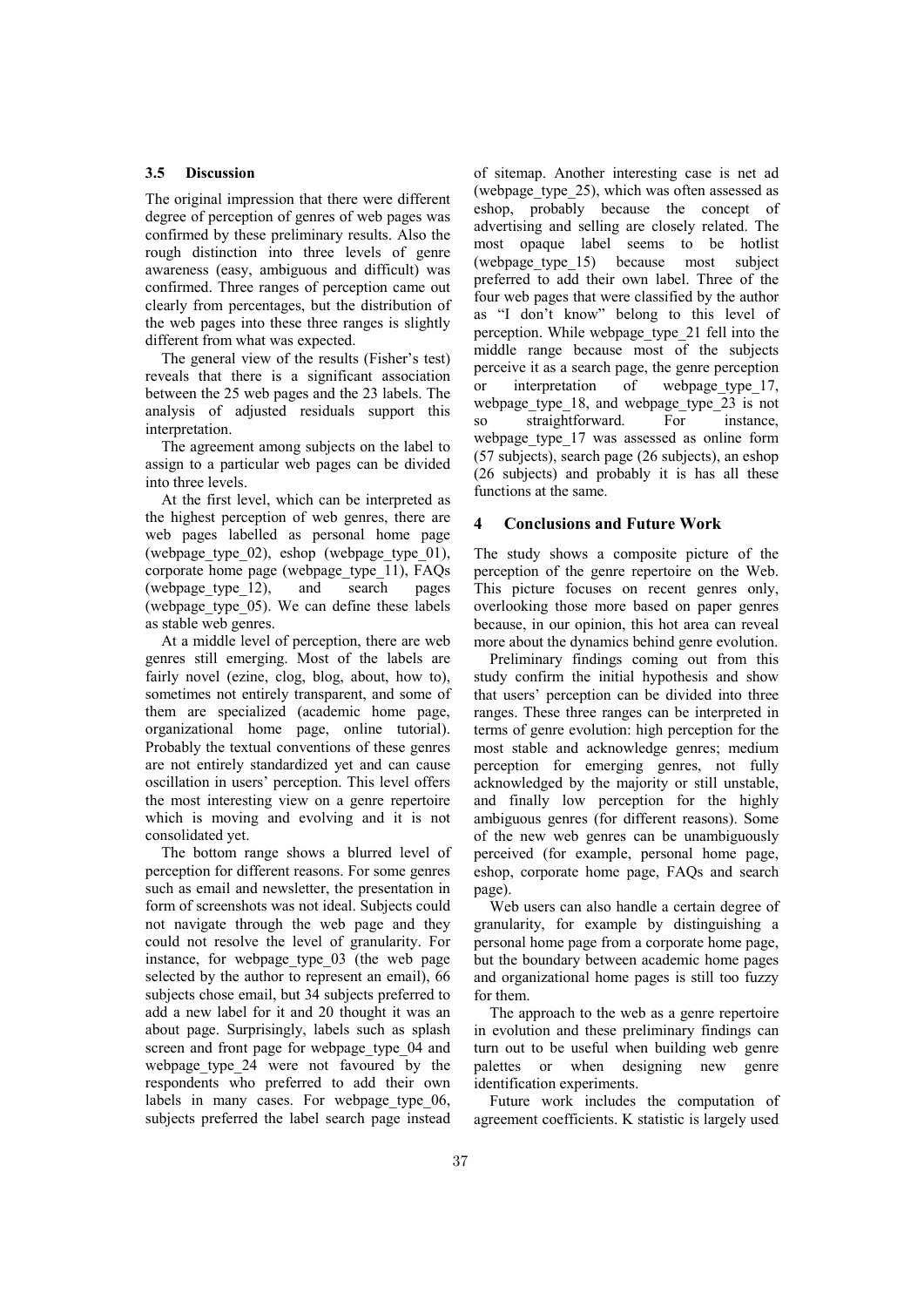but still controversial and mostly used for measuring the agreement of two or three raters. Two new interesting measures to assess users' recognition of web page genres were used by Rosso (2005: 109 ff.), but their full interpretation is still under study. The challenging follow up of these preliminary results is to find an objective coefficient of agreement applicable for 135 raters that can choose among 23 categories to classify 25 objects.

### References

- Bathia Vijay (1993), Analysing Genre. Language Use in Professional Settings, Longman, London-NY.
- Blood R. (2000),Weblogs: A History and Perspective, http://www.rebeccablood.net/essays/weblog\_history.htm
- Crowston K. and Williams M. (1997), Reproduced and Emergent Genres of Communication on the World-Wide Web, Proc. 30th Hawaii International Conference on System Sciences.
- Dillon A. and Gushrowski B. (2000), Genres and the Web: is the personal home page the first uniquely digital genre?, Journal of the American Society for Information Science, 51, 2.
- Görlach M. (2004), Text Types and the History of English, Mouton de Gruyter, Berlin-NY.
- Joho H. and Sanderson M. (2004), The SPIRIT collection: an overview of a large web collection, SIGIR Forum, December 2004 (Vol. 38, N. 2)
- Karlgren J. (2000), Stylistic Experiments for Information Retrieval, Thesis submitted for the degree of PhD, Stockholm University, Sweden.

Karlgren J. (2004), The Wheres and Whyfores for Studying Textual Genre Computationally, Papers from the AAAI Fall Symposium.

- Kwasnik, B. and Crowston, K. (2005), Genres of digital documents: Introduction to the special issue, Information, Technology & People, 18(2), 76–88.
- Meyer zu Eissen S. and Stein B. (2004), Genre Classification of Web Pages: User Study and Feasibility Analysis, in Biundo S., Fruhwirth T. and Palm G. (eds.), KI 2004: Advances in Artificial Intelligence, Springer, Berlin-Hedelberg-NY, p. 256-269.
- Rosso M. (2005), Using Genre to Improve Web Search, Thesis submitted for the degree of PhD, University of North Carolina at Chapel Hill, USA.
- Roussinov D., Crowston K., Nilan M., Kwasnik B., Cai J., Liu X. (2001), Genre Based Navigation on the Web, Proc. 34th Hawaii International Conference on System Sciences.
- Santini M. (2005), Genres In Formation? An Exploratory Study of Web Pages using Cluster Analysis, Proc. CLUK 05.
- Santini M. (2006a), Web pages, text types, and linguistic features: Some issues, ICAME Journal, Vol. 30.
- Santini M. (2006b), Automatic Identification of Genres in Web Pages, forthcoming.
- Shepherd M. and Watters C. (1998), The Evolution of Cybergenre, Proc. 31st Hawaii International Conference on System Sciences.
- Swales J. (1990), Genre Analysis. English in academic and research settings, Cambridge University Press, Cambridge.
- Trosborg Ann (ed.) (2000), Analysing Professional Genres, John Benjamins Publishing Company, Amsterdam-Philadelphia.
- Yates J., and Orlikowski W. (1992), Genres of organizational communication: A structural approach to studying communications and media, Academy of Management Review, Vol. 17, 2, 229- 326.

#### Appendix

|    | Web page type and related web   |  |
|----|---------------------------------|--|
|    | genre suggested by the author   |  |
|    |                                 |  |
|    |                                 |  |
| 5  | webpage type 01 (eshop),        |  |
|    | webpage type 02 (personal hp),  |  |
|    | webpage type 05 (search page),  |  |
|    | webpage type 11 (corporate hp), |  |
|    | webpage type 12 (faqs)          |  |
| 10 | webpage type 07 (blog),         |  |
|    | webpage type 08 (academic hp),  |  |
|    | webpage type 09 (online form)   |  |
|    | webpage type 10 (about page)    |  |
|    | webpage type 13 (ezine)         |  |
|    | webpage type 14 (organiz hp)    |  |
|    | webpage type 16 (clog)          |  |
|    | webpage type 20 (howto)         |  |
|    | webpage type 21 (dontknow)      |  |
|    | webpage type 22 (tutorial)      |  |
| 10 | webpage type 03 (email)         |  |
|    | webpage type 04 (frontpage)     |  |
|    | webpage type 06 (sitemap)       |  |
|    | webpage type 15 (hotlist)       |  |
|    | webpage type 17 (dontknow)      |  |
|    | webpage type 18 (dontknow)      |  |
|    | webpage type 19 (newsletter)    |  |
|    | webpage type 23 (dontknow)      |  |
|    | webpage type 24 (splashscreen)  |  |
|    | webpage type 25 (netad)         |  |
|    |                                 |  |

Table 1. Ranges of percentages